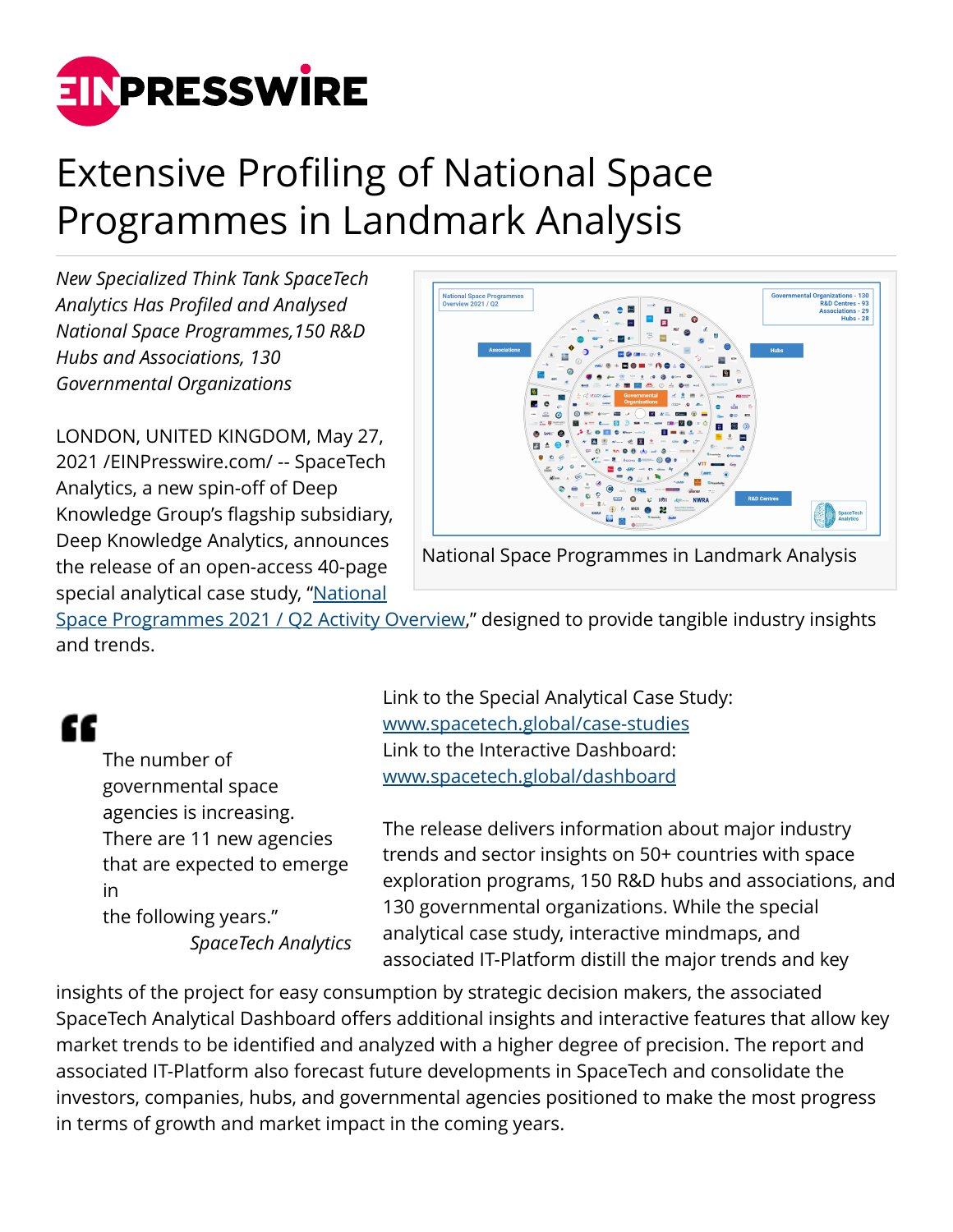The report touches upon several countries that are currently at the forefront of the industry. The USA is leading the industry with NASA. China is catching up with its space program and is on the way to cooperate with the Russian Federation. The Indian Space Research Organization has a strong SpaceTech agenda and is expected to have an even faster development rate. The United Arab



Emirates' space program could almost be called miraculous, since no other country has managed to achieve what they have done in such a short time. Agencies such as the Japan Aerospace Exploration Agency and the European Space Agency are aiming for the "peaceful use of outer space." In other words, they are striving not for superiority, but for progress in technology and science, thus making cooperation easy and advantageous.

Based on a comprehensive analysis of key market players and overall industry dynamics, the project has identified a number of major trends and insights into the most advanced space programs and plans for the future in terms of space exploration, and many other essential aspects in the first iteration. Some of the analysis's takeaways include the following:

- The analysis revealed a trend of cooperation between various agencies, including private companies (NASA and SpaceX; Artemis and Boeing).

- The development of governmental agencies has accelerated during the last 10 years.

- The number of government space agencies is increasing. There are 11 new agencies that are expected to emerge in the coming years.

- The data presented by SpaceTech Analytics's "National Space Programmes 2021 / Q2 Activity Overview" are presented and visualized so as to enable strategic decision-makers to extract insights and other valuable, tangible information more easily, with the ultimate aim of optimizing their investment management strategies, assisting and promoting the accelerated growth of the SpaceTech industry as a whole.

- The release is a part of an inaugural 165-page case study Space Industry Landscape Overview, dedicated to providing deep technical insights, business intelligence, and strategic guidance in the high-growth and significant-opportunity companies of the space exploration industry, including satellite technologies, emerging propulsion systems, reusable launch vehicles, space medicine, promising startups, and more.

- The company will also be releasing an analytically sophisticated second edition of the report and Dashboard later in 2021 that will incorporate big data analytics, machine learning, AI engine, and investment analytics technologies already developed and validated by SpaceTech Analytics's parent company, Deep Knowledge Group, and its various analytical subsidiaries (including Aging Analytics Agency and Deep Pharma Intelligence).